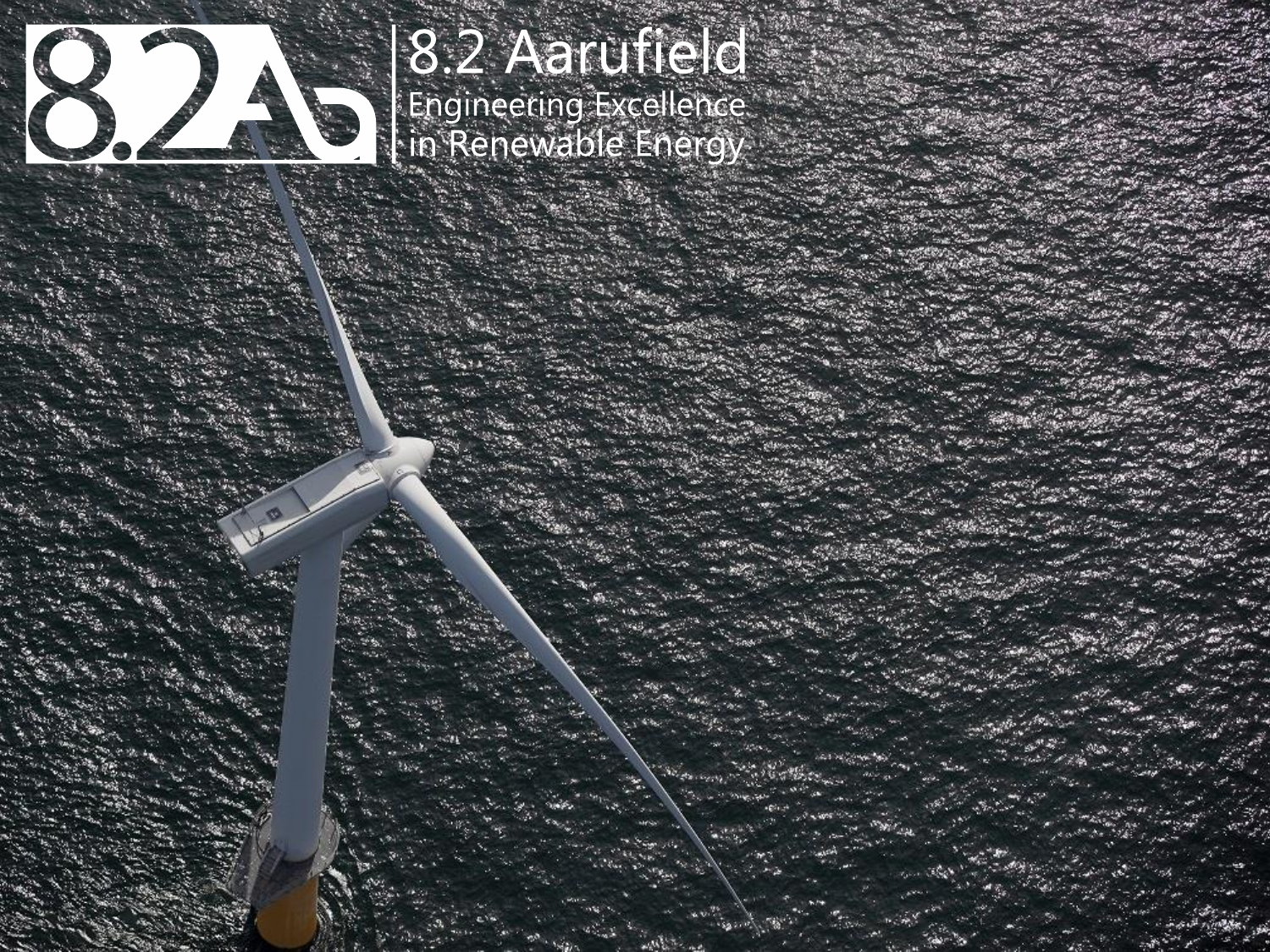

**8.2 Group Introduction**

- **8.2 Group Renewables Engineering Specialists**
- **29 offices globally, with 180 FTE**
- **Majority of the employees come from a Developer,** OEM or Tier 1 Supply Chain in Wind

8.2 was established to bring industry leading experts, engineers and technical "boots on the ground" to the asset owner with a depth of technical and engineering knowledge and expertise usually not available outside the turbine manufacturers' area.

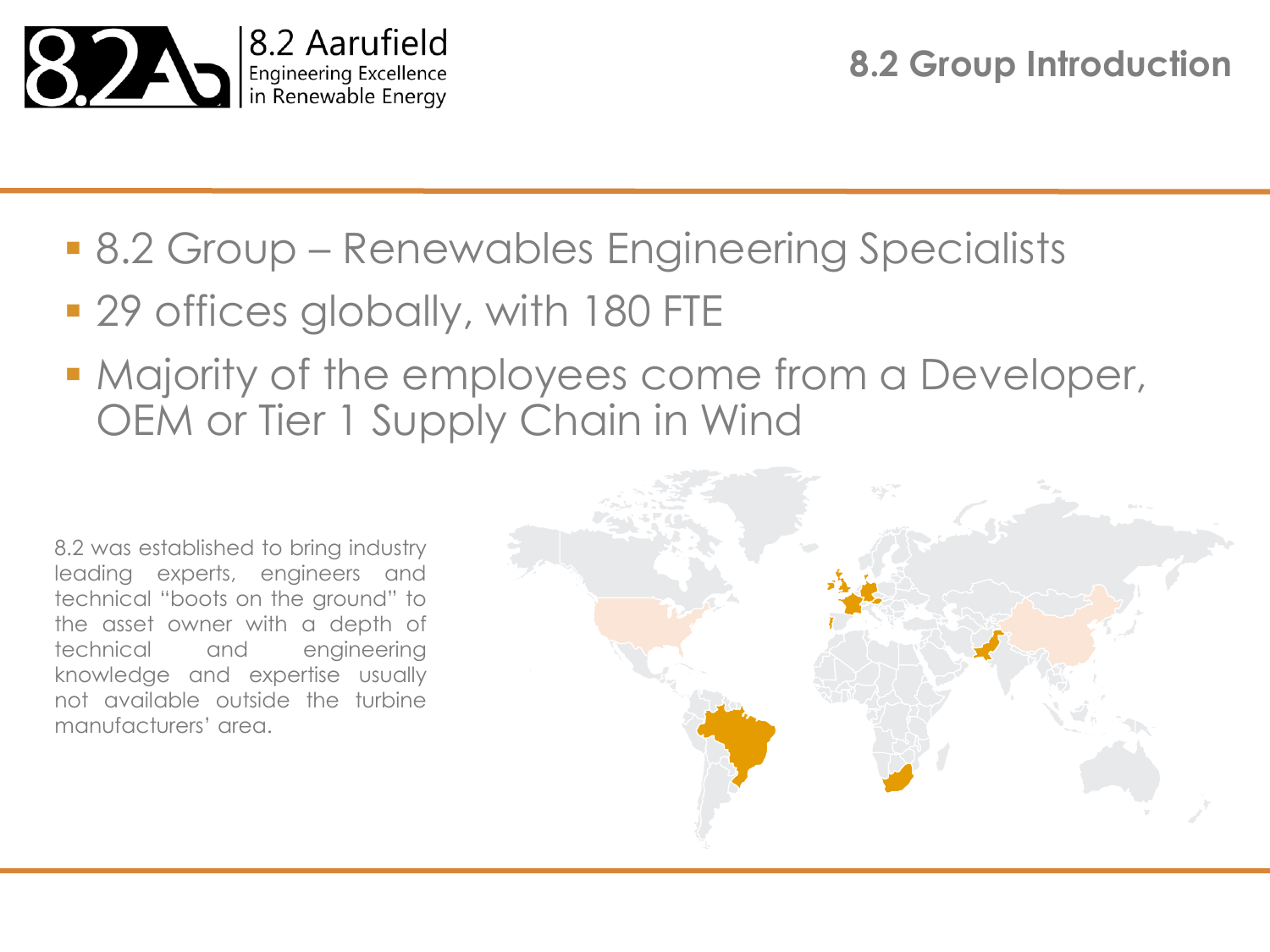

### **8.2 Group - What We Offer**

| Contracting<br>•Technology Selection<br>• Supply Chain Diligence   | Advisory     |
|--------------------------------------------------------------------|--------------|
| • Financial (Investment) Diligence                                 |              |
| Manufacturing                                                      |              |
| • Production Monitoring                                            |              |
| • Production "Gold Standard" for First Equipment                   |              |
| . Ongoing snagging of following equipment to the required standard |              |
| Pre-Assembly                                                       | Preventative |
| ·Inspection                                                        |              |
| • Schedule Monitoring                                              |              |
| • Snagging List Progress                                           |              |
| <b>Installation and Commissioning</b>                              |              |
| ·Inspectors Offshore                                               |              |
| . Quality Monitoring                                               |              |
| <b>Warranty Period</b>                                             | Reactive     |
| • Adhesion to Contract                                             |              |
| •Conflict Issue 3rd Party                                          |              |
| •Expert Witness                                                    |              |
| <b>End of Warranty</b>                                             |              |
| • Full Inspection Capability                                       |              |
| •O+M Strategy                                                      |              |
| Post-Warranty                                                      | Corrective   |
|                                                                    |              |
| •Defect Analysis                                                   |              |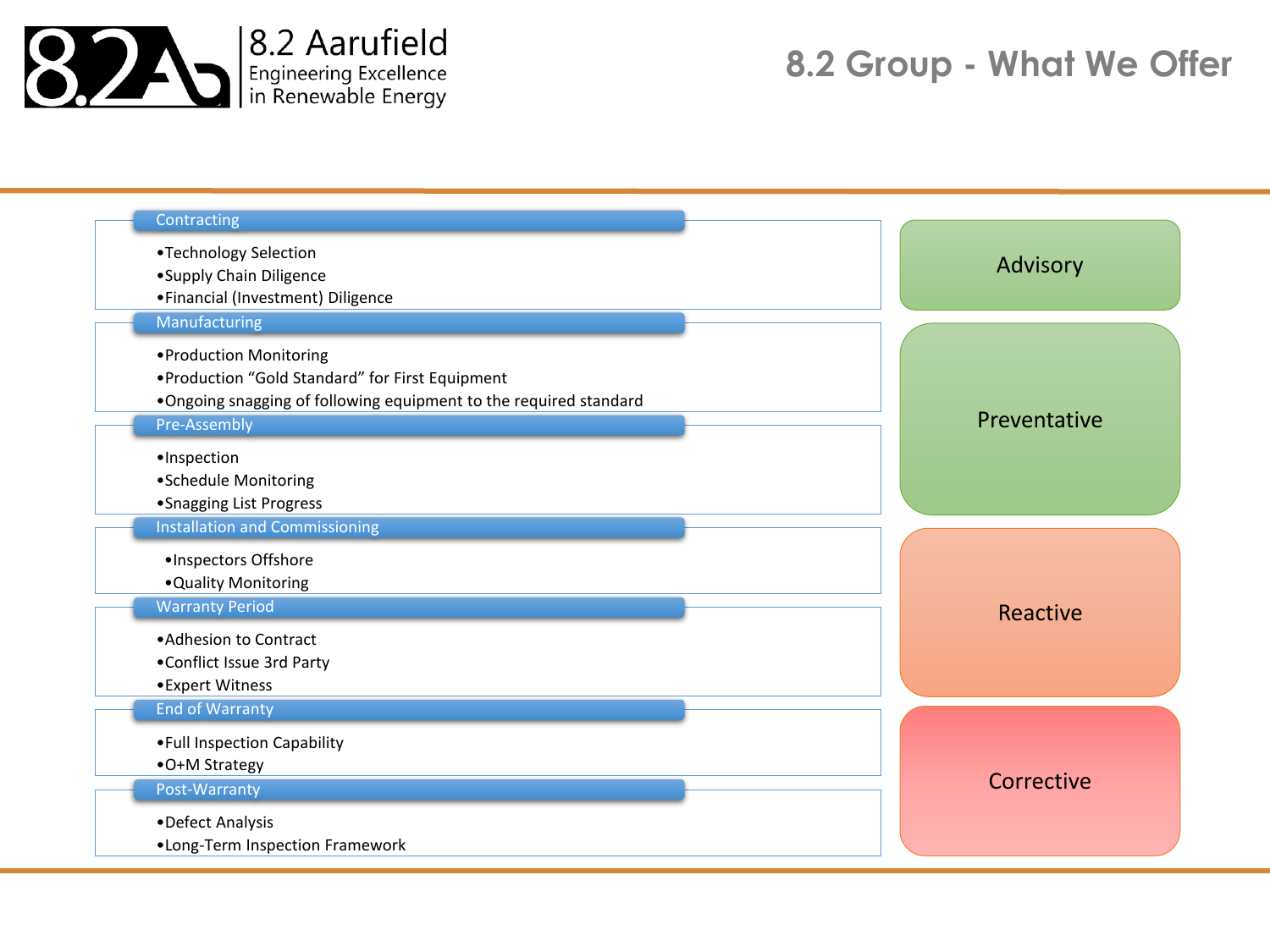

**ORE Supergen – Offshore Wind**

## **Sector Planning and the industrial strategy**

- **Clean Growth Strategy**
- **Offshore Wind UK sector deal**

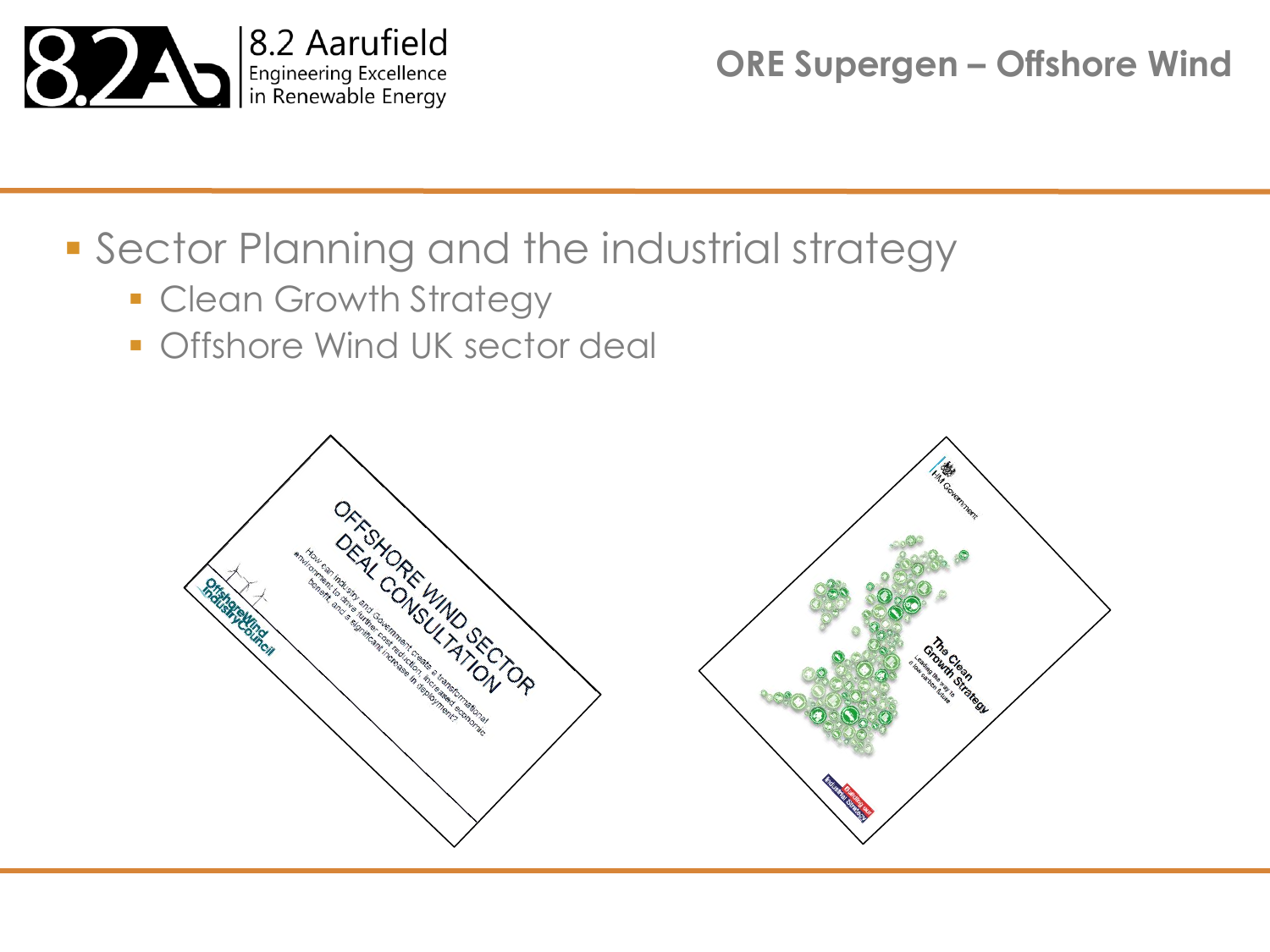

- Main points affecting ORE:
	- Up to £20m to support clean technology early investment fund
	- Pot 2 CfD Auction £557m approx. 10GW
	- Remote islands access to Pot2
	- **£177m "to further reduce the cost of renewables, including innovation in offshore wind turbine blade technology and foundations"**
		- **Presumable via Research Councils and Innovate UK**
		- **Renewables not just offshore wind**
		- **Blades and foundations…….???**
	- Nuclear stuff…
	- **Wave & tidal could have role but have to demonstrate how**
	- **Replacement for Levy Control framework**
	- **New innovation opportunities – floating wind, advanced solar**
	- **Solar without subsidy**
	- **Funding from £200m RDPE274 programme for renewables linked to battery storage**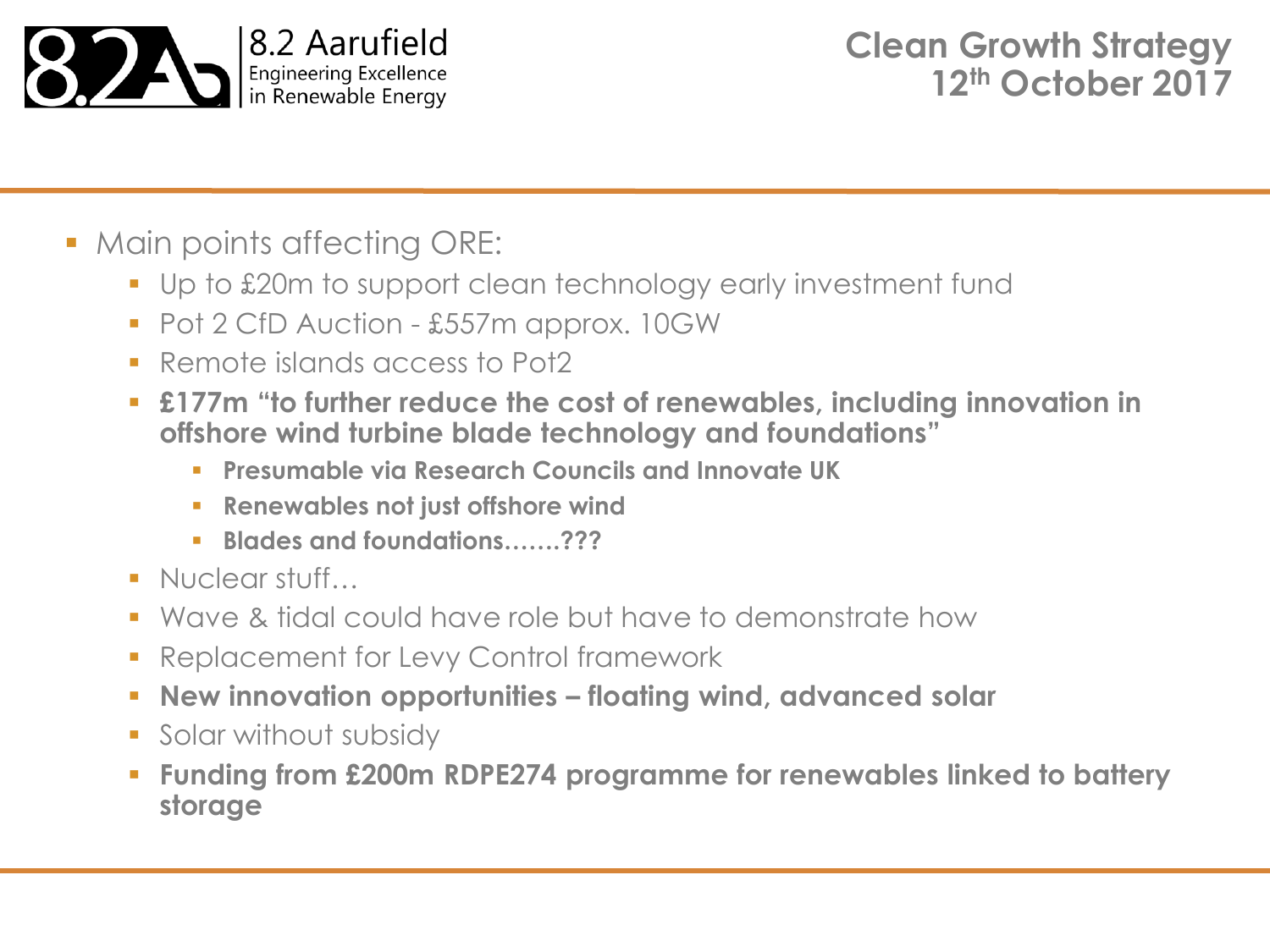

## Claire Perry (Energy Minister) three tests for innovation:

- Cost reduction pathway
	- **Think cost, price, investment risk and volume**
- **Competitive advantage** 
	- **For the UK**
- **Maximum carbon emissions reduction**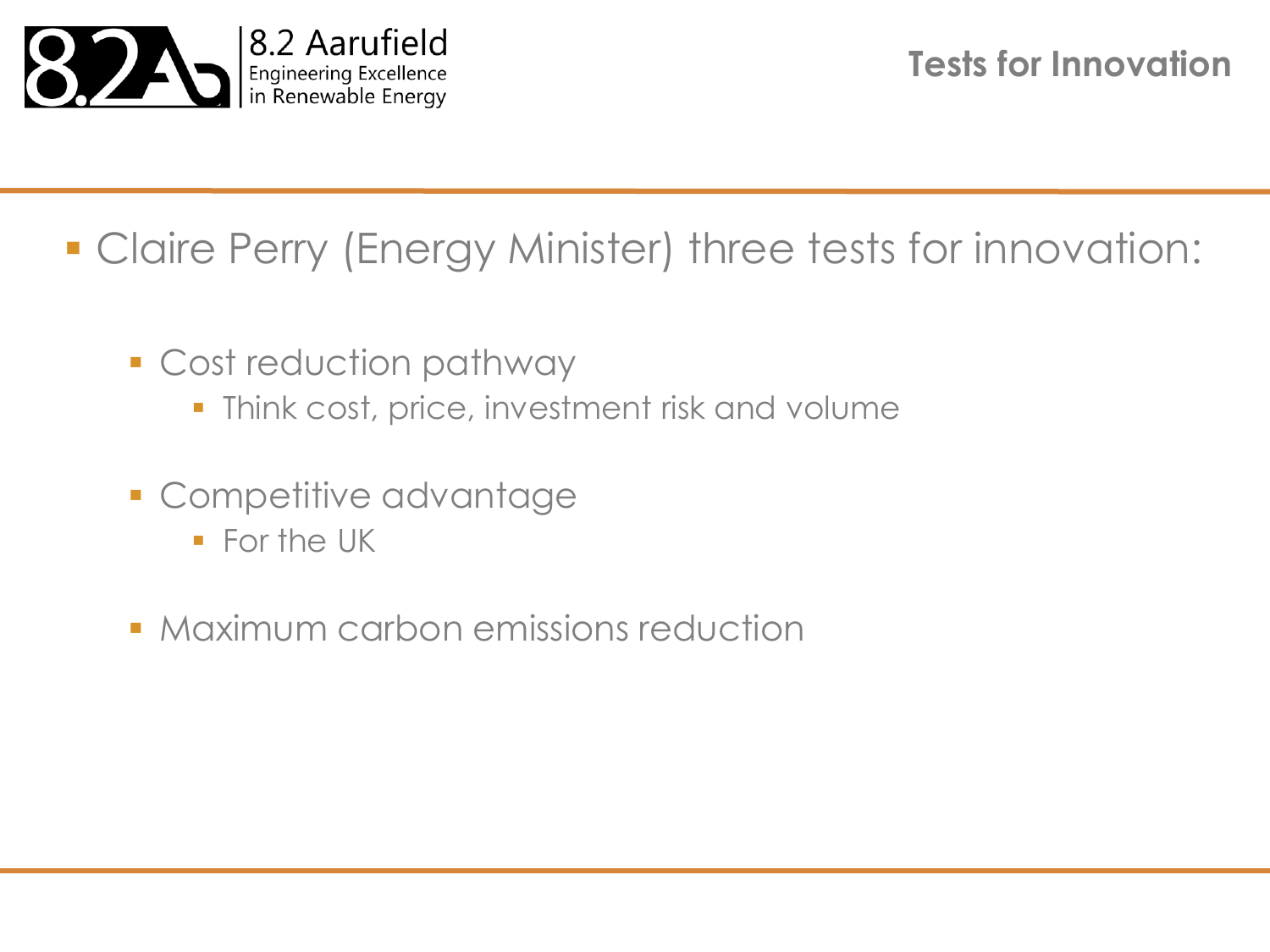

- Offshore wind's sector deal will set out the route to deliver 50GW (50%) of UK power by 2050, delivering 50,000 high value jobs across the UK.
- It will look to "transform places, transform people and transform our power system"
	- **Places supply chain locations, ports, hubs of expertise**
	- **People training, skills, schools, skills transfer**
	- Power flexible, predictable, integrate with storage, route to test and implement balancing and storage innovation